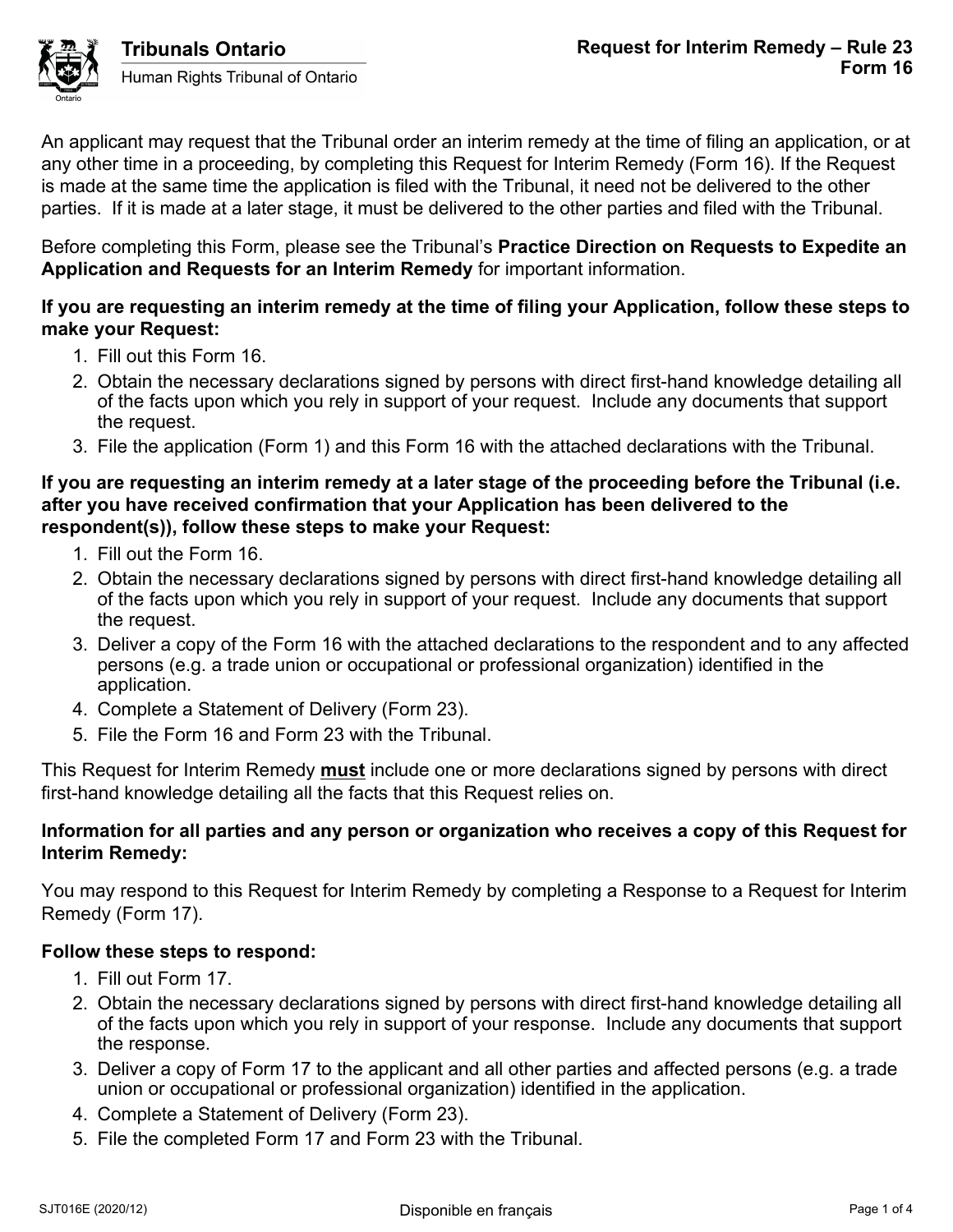

You **must** file your Response to a Request for Interim Remedy, if any, not later than **seven (7) days** after this Request for Interim Remedy was delivered to you. Your Response **must** include one or more declarations signed by persons with direct first-hand knowledge detailing all the facts that the Response relies on.

Download forms from the Tribunal's web site tribunalsontario.ca/hrto. If you need a paper copy or accessible format, contact us:

Human Rights Tribunal of Ontario 15 Grosvenor Street, Ground Floor Toronto, ON M7A 2G6

Phone: 416-326-1312 Toll-free: 1-866-598-0322 Fax: 416-326-2199 Toll-free: 1-866-355-6099 TTY: 416-326-2027 Toll-free: 1-866-607-1240 Email: hrto.registrar@ontario.ca orms from the fribunals web site tribunalsontario.ca/hrto. If you need a paper copy or<br>Part Rights Tribunal of Ortario<br>Repha Tribunals of Ortario.<br>Syener Street, Ground Floor<br>A syene Street, Ground Floor<br>4.4 tries 246-2193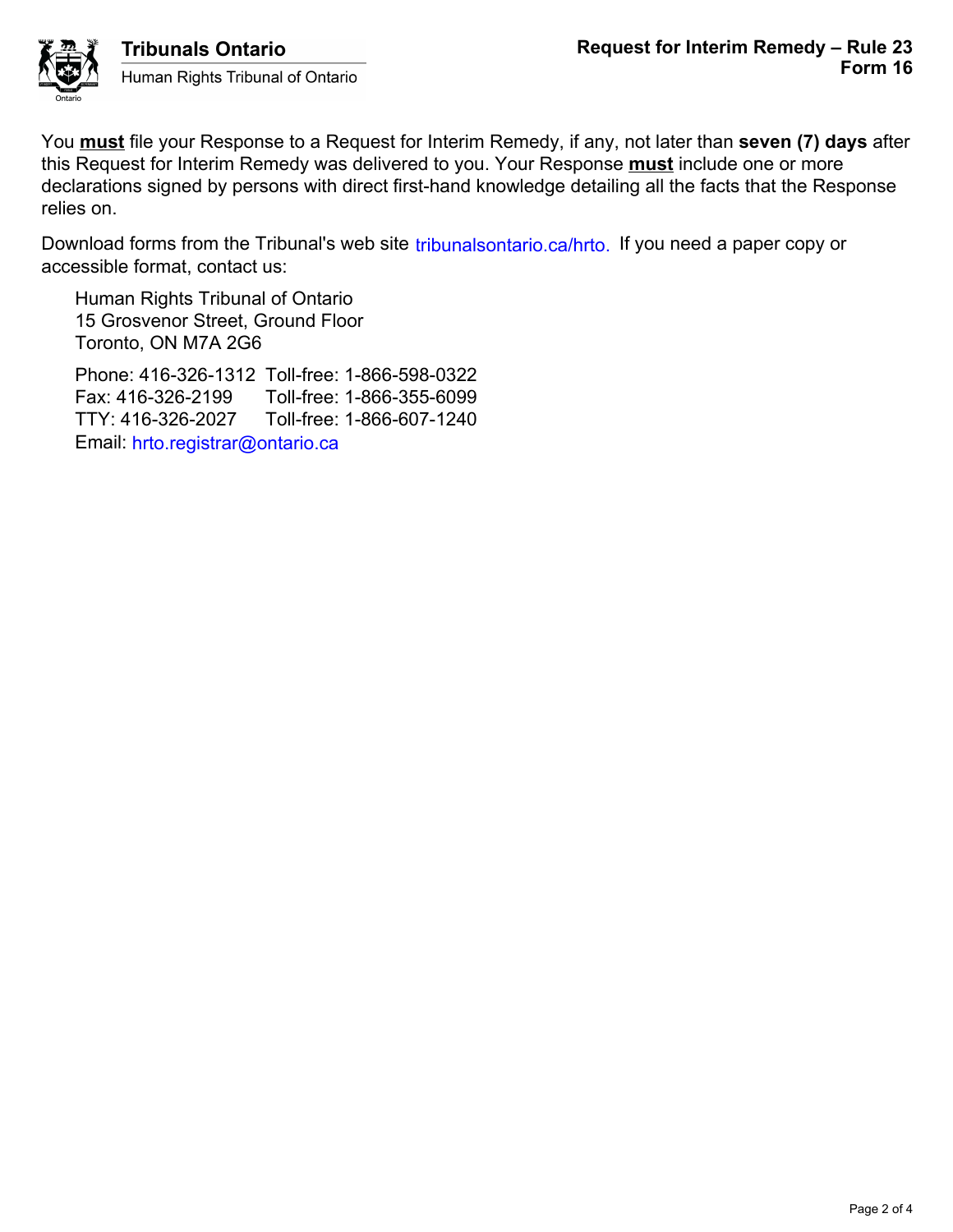

| <b>Application Information</b>                                                                                                                                     |                    |                   |                       |             |       |                              |           |  |  |
|--------------------------------------------------------------------------------------------------------------------------------------------------------------------|--------------------|-------------------|-----------------------|-------------|-------|------------------------------|-----------|--|--|
| <b>Tribunal File Number:</b>                                                                                                                                       |                    |                   |                       |             |       |                              |           |  |  |
| Name of Applicant:                                                                                                                                                 |                    |                   |                       |             |       |                              |           |  |  |
| Name of Each Respondent:                                                                                                                                           |                    |                   |                       |             |       |                              |           |  |  |
|                                                                                                                                                                    |                    |                   |                       |             |       |                              |           |  |  |
| 1. Your contact information (person or organization making this Request)                                                                                           |                    |                   |                       |             |       |                              |           |  |  |
| First (or Given) Name                                                                                                                                              |                    |                   | Last (or Family) Name |             |       | Organization (if applicable) |           |  |  |
| <b>Street Number</b>                                                                                                                                               | <b>Street Name</b> |                   |                       |             |       |                              | Apt/Suite |  |  |
| City/Town                                                                                                                                                          |                    |                   | Province              | Postal Code | Email |                              |           |  |  |
| Daytime Phone                                                                                                                                                      |                    | <b>Cell Phone</b> |                       | Fax         |       | <b>TTY</b>                   |           |  |  |
| If you are filing this as the Representative (e.g. lawyer) of one of the parties please indicate:                                                                  |                    |                   |                       |             |       |                              |           |  |  |
| Name of party you act for and are filing this on behalf of:                                                                                                        |                    |                   |                       |             |       | LSUC No. (if applicable)     |           |  |  |
| What is the best way to send information to you?<br>Mail<br>Email<br>Fax<br>( )<br>( )<br>$($ )                                                                    |                    |                   |                       |             |       |                              |           |  |  |
| (If you check email, you are consenting to the delivery of documents by email.)                                                                                    |                    |                   |                       |             |       |                              |           |  |  |
| Check off whether you are (or are filing on behalf of) the:<br>Applicant<br>Respondent<br><b>Ontario Human Rights Commission</b><br>$\bigcap$<br>Other - describe: |                    |                   |                       |             |       |                              |           |  |  |
| 2. Please provide a detailed description of the interim remedy sought.                                                                                             |                    |                   |                       |             |       |                              |           |  |  |
|                                                                                                                                                                    |                    |                   |                       |             |       |                              |           |  |  |
|                                                                                                                                                                    |                    |                   |                       |             |       |                              |           |  |  |
|                                                                                                                                                                    |                    |                   |                       |             |       |                              |           |  |  |
|                                                                                                                                                                    |                    |                   |                       |             |       |                              |           |  |  |
|                                                                                                                                                                    |                    |                   |                       |             |       |                              |           |  |  |
| 3. What facts support your need for an Interim Remedy?                                                                                                             |                    |                   |                       |             |       |                              |           |  |  |
|                                                                                                                                                                    |                    |                   |                       |             |       |                              |           |  |  |
|                                                                                                                                                                    |                    |                   |                       |             |       |                              |           |  |  |
|                                                                                                                                                                    |                    |                   |                       |             |       |                              |           |  |  |
|                                                                                                                                                                    |                    |                   |                       |             |       |                              |           |  |  |
|                                                                                                                                                                    |                    |                   |                       |             |       |                              |           |  |  |